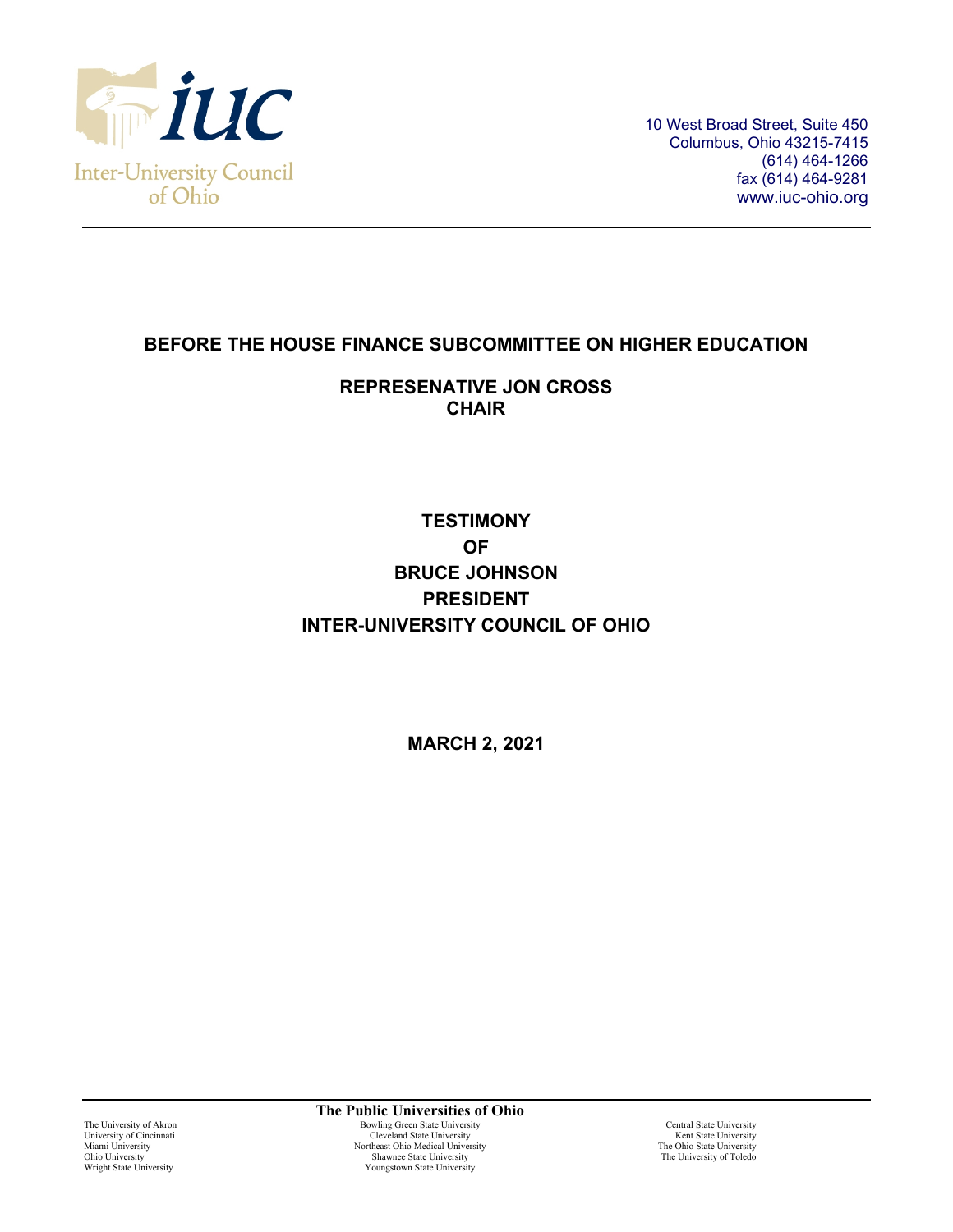Chairman Cross, Ranking Minority Member Howse, and members of the House Finance Subcommittee on Higher Education, thank you for allowing me to provide proponent testimony today in support of House Bill 110 on behalf of the state's fourteen public universities, all of which are members of the Inter-University Council of Ohio (IUC). My name is Bruce Johnson, and I am the President of the IUC.

The IUC was established in 1939 as a voluntary educational association of Ohio's public universities. It is committed to ensuring affordable opportunities for the more than 300,000 students attending our member institutions without sacrificing the quality of their education or experience.

Ohio's fourteen public universities appreciate the continued support for and investment in higher education as proposed by Governor DeWine in the as-introduced version of the FY22-FY23 biennial operating budget. We thank the Governor and Chancellor Gardner for their strong support and advocacy on behalf of our state institutions of higher education across all sectors, for their recognition of the value of a post-secondary degree, and for their efforts to maintain the quality of academic programming and instruction we provide our students without compromising either access or affordability. We look forward to working with the members of this subcommittee, specifically, and the members of the General Assembly, more broadly, as you work to address your own priorities.

From our perspective, House Bill 110 represents a solid foundation in funding both in terms of state subsidy for higher education and for student need-based financial aid. These items are the IUC's top priorities for this operating budget and both directly affect access, success, and affordability.

#### **State Share of Instruction**

As I am sure you have noted, the state share of instruction (SSI) is the largest line item in the Ohio Department of Higher Education's (ODHE) budget. The reason for this is because it directly supports the operations of all public institutions of higher education – both state universities and community colleges. Because a state institution of higher education is maintained or "owned" by the state, the state has acknowledged it has an obligation to help fund its operation. The dollars appropriated to this line item are the fulfillment of that obligation.

The distribution of this funding to each institution is outcome-based. For public universities, the funding is distributed based on course completion, which comprises approximately 30 percent of the distribution; degree completion, which allocates 50 percent of the distribution; and certain set-asides, if applicable, for medical and doctoral programs, which comprise the remainder.

Total funding appropriated in House Bill 110 for this subsidy is \$2,056,678,116 in FY22 and \$2,075,761,402 in FY23. Those numbers represent an increase of 1.0 percent in FY22 over the FY21 appropriation, and 0.9 percent in FY23. Of that total amount, state universities, main and regional campuses, will receive \$1,582,613,811 and \$1,597,298,400 in each year of the biennium, respectively.

The state's share of instruction is important because it represents one side of the affordability equation – the other side being tuition. Both shape the cost of attendance for our students. As one changes, going either up or down, the other is affected. That is why the state's investment is so essential. You can see in the charts on the following page from the College Board – Trends in College Pricing 2020 Report – that Ohio's investment on a per full-time equivalent (FTE) student basis is below the national average.

In 2018-19, state and local funding for public higher education averaged \$8,200 per FTE in the United States. It ranged from \$3,180 in New Hampshire to \$19,010 in Alaska. In Ohio, the subsidy was \$6,262. Over the last ten years, from 2009 to 2019, Ohio has seen a 14.5 percent decrease in its per FTE funding, going from a high of \$7,327 to the current level.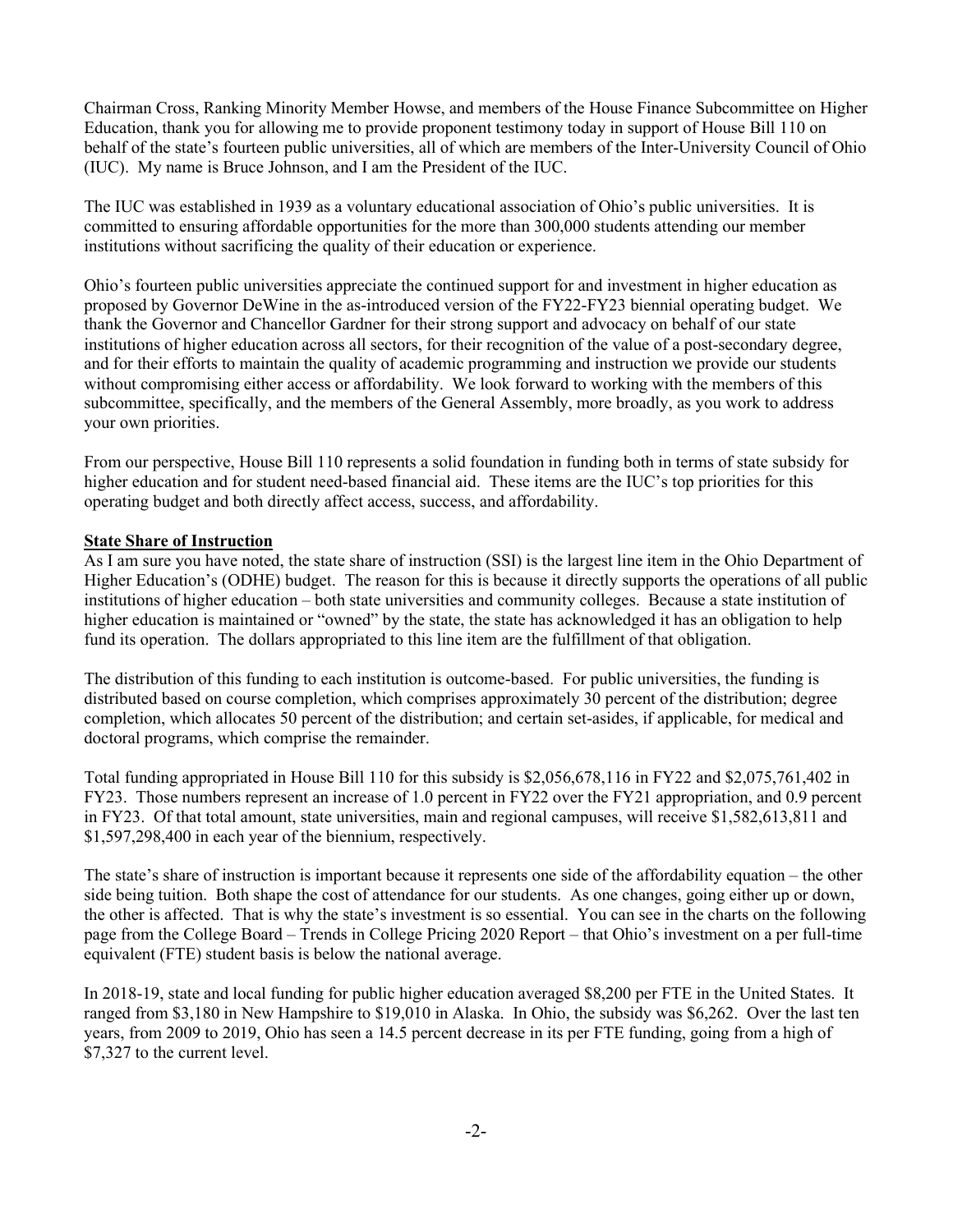The IUC believes that the state should adopt a long-term policy that funds the SSI at the national average on a per student basis. If the state were to fund the SSI on a per FTE basis at the national average, then the total SSI funding, on an annual basis, would be \$3,184,010,800. This is based on a total FTE enrollment of 388,294 students in 2020 at Ohio's public universities and community colleges.

We understand that appropriating \$6 billion over the course of the biennium may not be possible inside this operating budget and we do appreciate the increase in the state's obligation to help fund the operation of its state universities as proposed by this budget. But to get us closer to the national average, we would respectfully request the Ohio House of Representatives to further increase the SSI line item in support of our students to reflect the current rate of CPI growth as determined by the Ohio Department of Higher Education (ODHE). The ODHE communicated to the IUC that rate as being 1.8 percent in each year of the biennium.

The IUC believes that this rate is a reasonable measure of the increasing cost of doing business -- which is very much felt by public universities and a reasonable increase for this operating budget. A 1.8 percent increase to the OBM SSI estimate for FY21 as identified in the Red Book, would mean a new FY22 appropriation of \$2.073 billion or an increase of \$17.1 over the proposed FY22 appropriation. An additional 1.8 percent in the second year, FY23, on the new amount would increase the appropriation to \$2.111 billion or approximately \$35.3 million over the proposed FY23 appropriation. Taken together, this requested funding increase would add approximately \$52.4 million to the SSI appropriation over the FY22-23 biennium and help ensure the state's public institutions of higher education can continue to offer a quality product with a meaningful return.





Source: The College Board, Trends in College Pricing 2020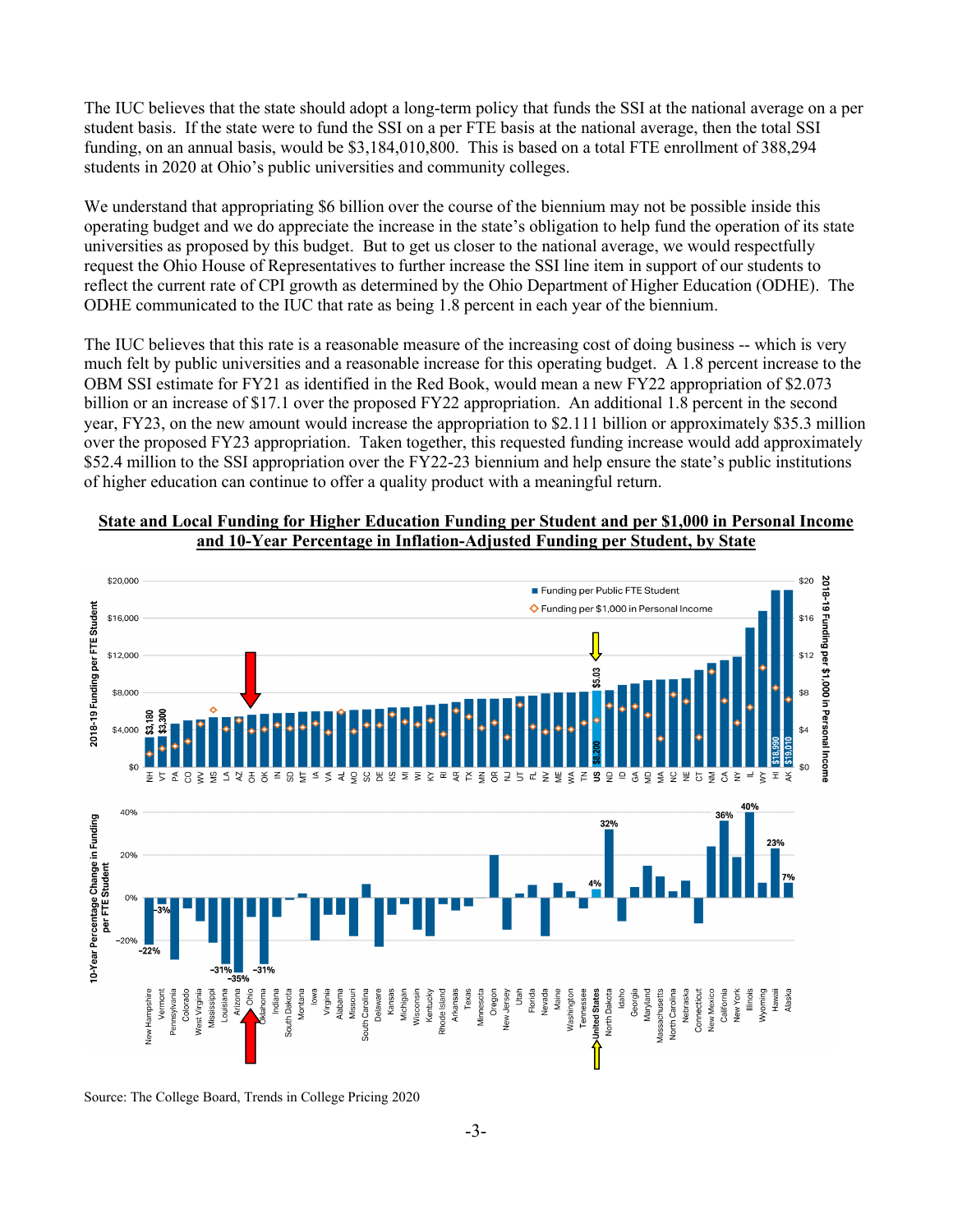#### **Holding the Line on Tuition**

The other side of the equation, as mentioned earlier, is tuition – the price the student pays for the instruction provided by the institution. Just as there is a cost to the student in terms of attendance, there is a cost to the institution to provide a product of high-value and quality. State subsidy covers part of the cost, and instructional and general fees are charged to cover the remaining costs. Frequently, some portion of the tuition also is offset by financial aid.

According to the State Higher Education Executive Officers Association's 2019 State Higher Education Finance Report, when identifying net tuition as a percent of total education revenue, over half of all states (26) had a student share above 50 percent. Three states had a student share above 75 percent: Delaware (76.1 percent), New Hampshire (78.3 percent), and Vermont (86.9 percent). Conversely, three states had a student share below 25 percent: California (21.1 percent), New Mexico (23.1 percent), and Wyoming (17.6 percent). The national average was 46 percent. Ohio's share was just over 61 percent. Over the last ten years, the student share has increased in all but three states (Maine, Massachusetts, and North Dakota).

Ohio trends towards the higher side of tuition because its state share of reduction trends towards the lower side. Taken together, these graphics – the previous state funding per FTE and the one below on net tuition – present a clear picture of the relationship between investment by the state through its subsidy and tuition charged by the institution.



### **Net Tuition as a Percent of Total Education Revenue by State, FY19**

Source: State Higher Education Executive Officers Association

The bill sets price controls on in-state undergraduate instructional and general fees by requiring all public universities to participate in the state's tuition guarantee program and by limiting increases in in-state undergraduate instructional and general fees to no more than 2 percent over what the institution charged for the previous academic year. We consider this to be a reasonable approach.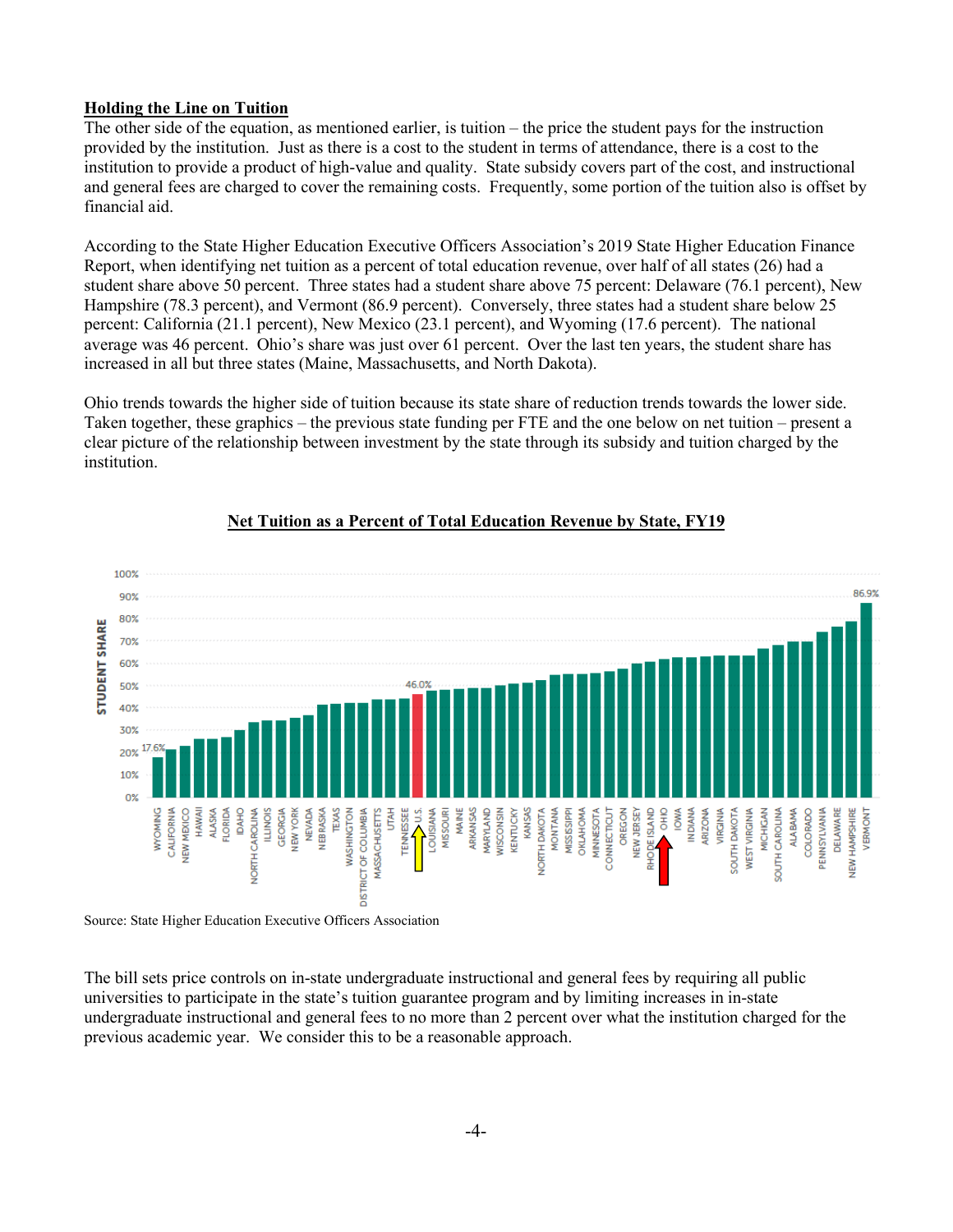#### **Enrollment and Demand**

Despite a global pandemic, enrollment at Ohio's public universities, particularly on main campus, has remained relatively steady, as the next chart demonstrates. There has been an enrollment drop, but it has not been dramatic, and enrollment at some of our institutions is growing. The fourteen public universities, main campus, saw a 2 percent drop in enrollment over the last ten years and only a 1 percent drop in the last five years. The regional campuses have experienced a larger decline, but not over the last couple of years. Enrollment dropped by only 895 students across the twenty-three regional campuses from 2019 to 2020.

We believe this is because there is a strong demand by students for the high-quality education that we provide and because, in the job market, bachelor's degrees are still very much in high demand. Students clearly see the value in a four-year bachelor's degree. They know that with it, they will have a better chance of securing a job and earning more in that job than if they had a lower level of attainment.

**Full-Time Equivalent Enrollment by Sector at Ohio Public Institutions in Academic Years 2010-2020**

**Table 1a. Full-Time Equivalent Enrollment by Sector at Ohio Public Institutions in Academic Years 2010 - 2020** Aggregation Level: Sector

|                                                                                  | 2010    | 2011    | 2012    | 2013    | 2014    | 2015    | 2016    | 2017    | 2018    | 2019    | 2020    | % Change<br>2010 to | % Change<br>2015 to 2020 | % Change<br>2019 to |
|----------------------------------------------------------------------------------|---------|---------|---------|---------|---------|---------|---------|---------|---------|---------|---------|---------------------|--------------------------|---------------------|
|                                                                                  |         |         |         |         |         |         |         |         |         |         |         | 2020                |                          | 2020                |
| <b>SECTOR</b>                                                                    |         |         |         |         |         |         |         |         |         |         |         |                     |                          |                     |
| Community<br>Colleges                                                            | 144,251 | 149,844 | 142,884 | 126,432 | 124,497 | 115,168 | 108,067 | 104,625 | 103,179 | 105,088 | 108,661 | $-25%$              | $-9%$                    | 3%                  |
| University Main<br>Campuses                                                      | 250,457 | 259,589 | 262,747 | 252,518 | 255,880 | 255,183 | 256,945 | 257,753 | 255,359 | 252,848 | 246,621 | $-2%$               | $-1%$                    | $-2%$               |
| University<br>Regional<br>Campuses                                               | 41,555  | 43.961  | 42.649  | 39.489  | 38,622  | 37,287  | 35,980  | 34.993  | 34,271  | 33.907  | 33.012  | $-21%$              | $-9%$                    | $-3%$               |
| <b>Ohio Public</b><br>Institutions of<br><b>Higher Education</b><br><b>Total</b> | 436,264 | 453,394 | 448,280 | 418,438 | 418,999 | 407,638 | 400,993 | 397,371 | 392,809 | 391,843 | 388,294 | $-11%$              | $-4%$                    | $-1%$               |

Source: Ohio Department of Higher Education, Full-time Equivalent Enrollment Trends by Ohio Public Institutions, Fiscal Years 2010 to 2020. December 2020

To the last point, the graphic below, borrowed from Chancellor Gardner's testimony, demonstrates that the higher the attainment level, the higher the earnings. A four-year degree is the gold standard if the desired outcome is increased wages. Students want that and they are enrolling at our public universities to get it.

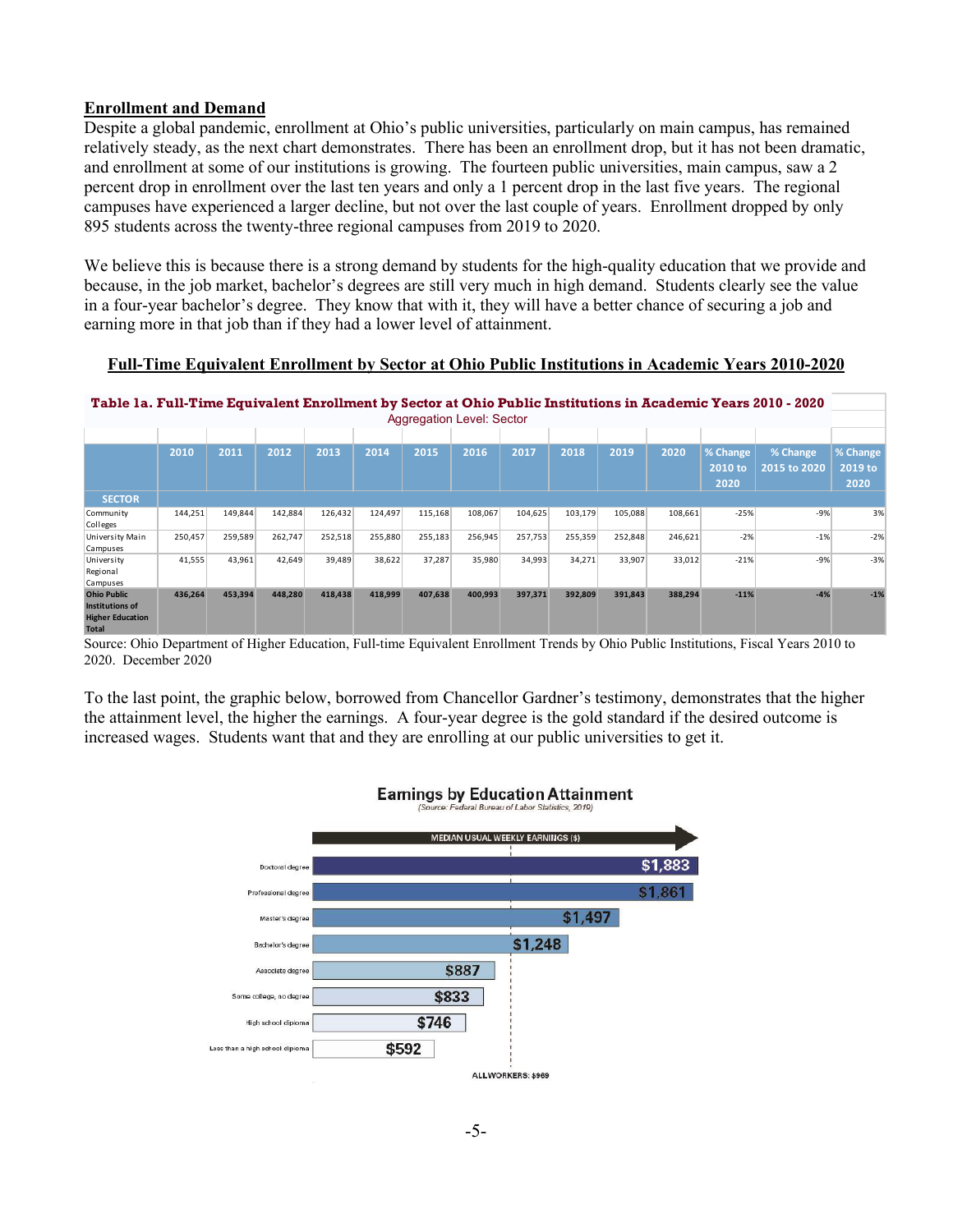It is choice that protects the student, and Ohio has many excellent choices. It should be the market and demand that determine price, what is affordable, and what is not affordable for each individual student.

In this relationship, it is the public university's responsibility to provide its student with an accessible, valuable, high-quality product, which we believe is what the student demands. We take that responsibility seriously. And attainment is critical because, as the chart below demonstrates, not only do individuals benefit as they attain a higher level of education, but so does the entire state.



**State-by-state Net Benefit Associated with a Five-Percentage Point Increase in Attainment**

Note: To facilitate readability, we exclude California (\$1.4B - \$4.5B) and New York (\$690M - \$1.9B) from this araph.

Source: Ithaka S+R Issue Brief "It's Complicated: The Relationship between Postsecondary Attainment and State Finances", January 19, 2021

According to the issue brief from Ithaka S+R, the source for the chart above, for most states, an increase in attainment is associated with several hundred million dollars in increased tax revenue and decreased public expenditures. The research concluded that, not surprisingly, the difference between aggregate net benefits for a five-percentage point increase exclusively in bachelor's degree attainment compared to a five-percentage point increase exclusively in associate degree attainment also grows with the size of the population.

This underscores the potential benefits to states for prioritizing longer degree programs in their attainment strategies. Our success as public universities, and as a state, will be based on enrolling more students, our students persisting, earning a degree, and finding a job in Ohio.

The data from the U.S. Bureau of Labor Statistics, also highlighted by Chancellor, makes such an important point, that I would like to address it again. In a very clear way, it demonstrates that, while there is very strong demand for jobs and degrees in every sector of the economy, growth rates and wage premiums are best for those who are more educated. The chart below, in the column entitled "2019 Employment", proves that the number of bachelor's degrees required for the economy is significantly more than for other educational attainment levels.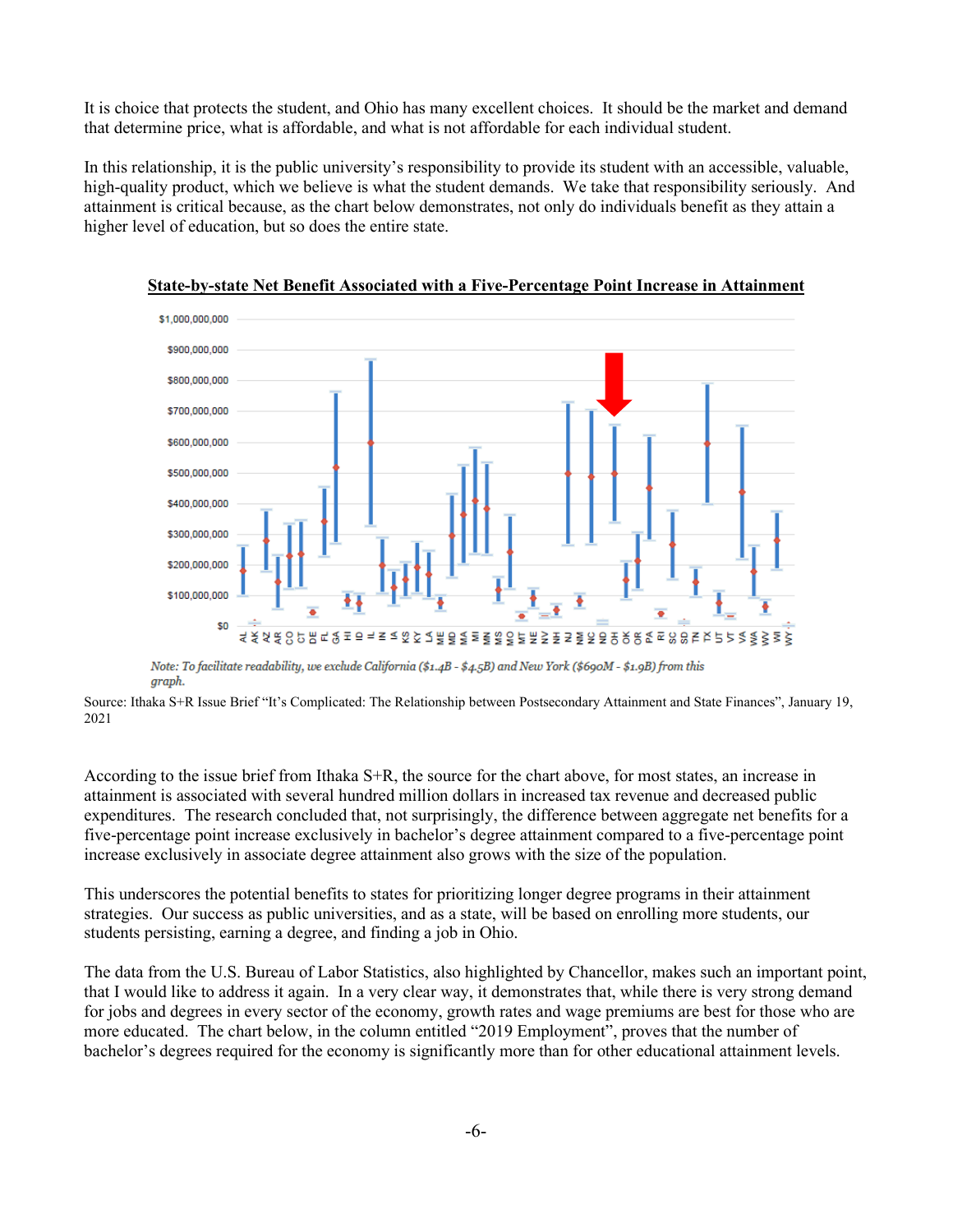The rate of growth is about the same for bachelor's degrees and associates and for post-secondary non-degree awards. Your public universities offer all these degree levels. They also offer many non-degree certificate awards. We support all of them and believe that every Ohioan always will benefit from additional education. However, the wage premium is much higher for bachelor's degrees, and the raw numbers required in the U.S. economy are much higher for bachelor's degrees and higher.

#### Table 5.2 Employment, wages, and projected change in employment by typical entry-level education (Employment in thousands) 2019 Employment **Median annual** Employment change, 2019-29 (percent) Typical entry-level education Percent wage, 2019(1) **Number** distribution Total, all occupations 162,795.6 100.0  $3.7$ \$39,810 Doctoral or professional degree 4,412.8 2.7 5.9 \$107.660 Master's degree 2,633.9 1.6 15.0 \$76,180 Bachelor's degree 36.864.2  $22.6$ 6.4 \$75,440  $2.2$ Associate's degree 3,601.6 6.2 \$54,940 Postsecondary nondegree award 5.6 10,093.2  $6.2$ \$39,940 2.5  $-0.1$ 4.085.0 \$36,790 Some college, no degree 38.3  $1.5$ 62,410.0 \$37,930 High school diploma or equivalent 38,694.8 23.8 3.3 No formal educational credential \$25,700

**Higher Education and Labor Demand** 

(1) Data are from the Occupational Employment Statistics program, U.S. Bureau of Labor Statistics. Wage data cover non-farm wage and salary workers and do not cover the self-employed, owners and partners in unincorporated firms, or household workers. Source: Employment Projections program, U.S. Bureau of Labor Statistics

Baccalaureate degrees are where the jobs are. According to the U.S. Bureau of Labor Statistics – which most believe to be a credible source – there is an urgent demand for bachelor's degrees. In fact, there are three times as many new jobs for holders of bachelor's degrees than for individuals with sub-baccalaureate education.



Because of our focus on student retention and graduation rates, significantly more students are graduating today than ten years ago. According to the Ohio Department of Higher Education report entitled "Degrees and Certificates Awarded by Ohio Public Institutions, Fiscal Years 2009-2018" published by ODHE in September of 2019, total bachelor's degrees awarded by the state's public university main and regional campuses increased by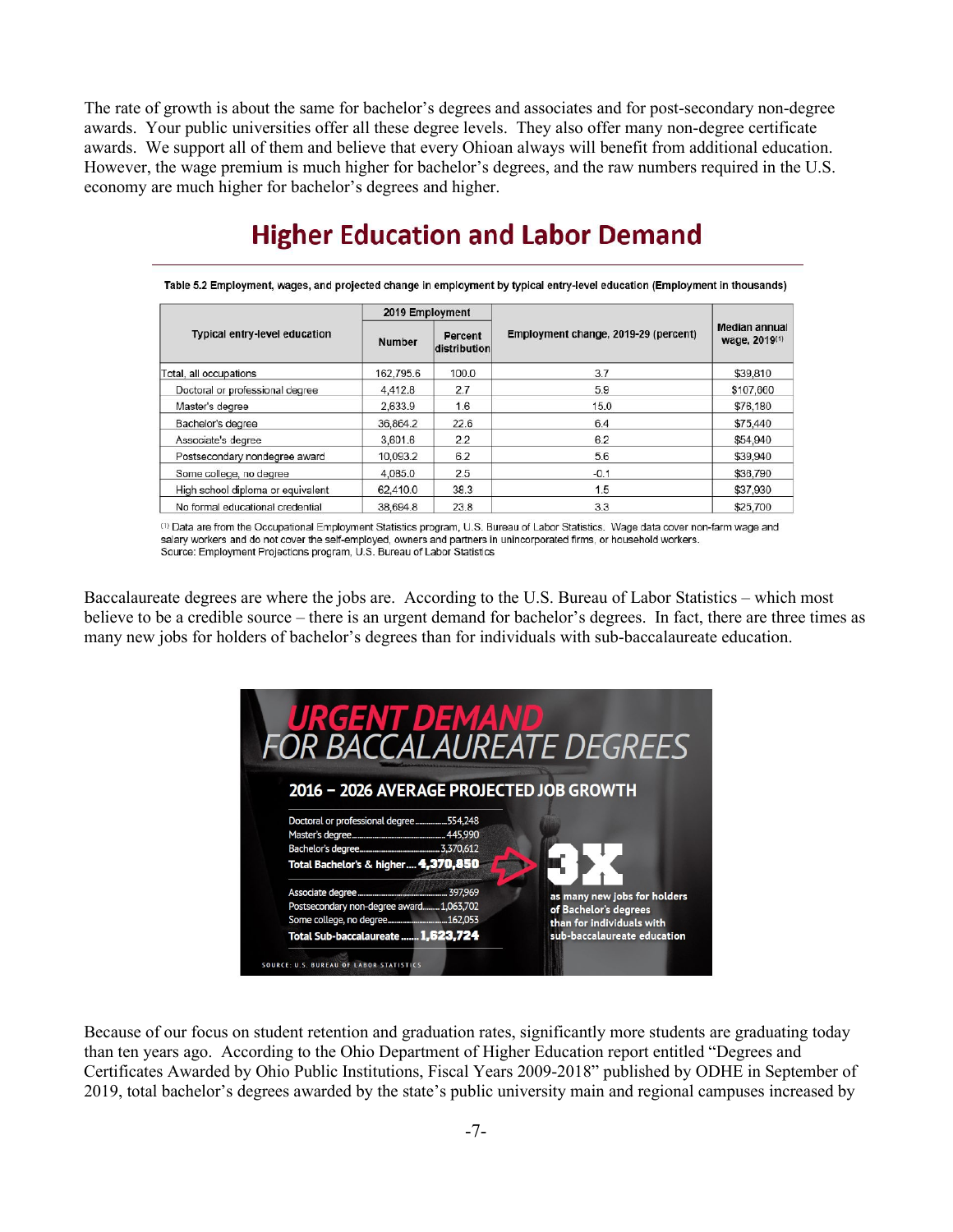30 percent. Associate degrees awarded were up by 37 percent, and master's degrees were up by 24 percent. Total all degrees awarded was up by 28 percent. Graduations continue to increase, but we can always do better.

#### **Need-Based Financial Aid**

The Ohio Department of Higher Education administers the Ohio College Opportunity Grant (OCOG) program which provides grant money to Ohio residents who demonstrate the highest levels of financial need. Need is determined by the results of the Free Application for Federal Student Aid (FAFSA). Currently, Ohio residents in an associate degree, first bachelor's degree, or nurse diploma program at an eligible Ohio institution with an expected family contribution (EFC) of 2190 or less *and* a maximum household income of \$96,000 are eligible for OCOG.

OCOG helps financially challenged students to cover those academic costs that the federal Pell Grant does not. Ohio College Opportunity Grant award amounts for students at public and private universities, private for-profit institutions of higher education, and community colleges are determined by the ODHE. For full time students on main campus at public universities the OCOG award amount for 2020-2021 is \$2,000. At private universities, it is \$3,500, and for private for-profits it is \$1,300. The maximum Pell Grant award for 2021-2022 is \$6,495. To stretch limited OCOG resources as far as possible, the state adopted a policy requiring students to apply the Pell Grant first.

The "Pell First" policy was implemented in 2009-2010 in response to the Great Recession and the dramatic cuts that were made to the OCOG program to help balance the state budget at that time. The rationale was to maximize the use of federal benefits (Pell) before using limited state resources (OCOG) for academic expenses. It was the most rational policy for the state to adopt at the time because, generally, federal Pell Grants alone are enough to cover tuition and fees at lower-cost degree-offering institutions, including regional campuses and community colleges. And it remains the most rational and expedient policy for the state because OCOG resources remain limited.

Students at community colleges and regional campuses remain eligible for OCOG assistance under this policy and may receive OCOG funding if, after applying 100 percent of the Pell Grant, academic expenses remain. The state subsequently adopted an exception to allow some OCOG money for community college and regional campus students who exhaust their Pell Grant money by attending school year-round. The state continues to recognize and endorse the efficacy of the policy, which it has maintained in biennial operating budgets since its adoption, because it is good public policy and the most responsible use of taxpayer dollars. The state's public universities also continue to support the "Pell First" financial aid policy that prioritizes tuition reimbursement over other, nonacademic costs of attending college – like childcare, groceries, and gasoline.

By applying Pell first, the state is not punishing any institution, but simply following a fiscally prudent policy to make more OCOG dollars, which are limited, available to students who have higher academic costs.

The IUC appreciates the funding appropriated by the Administration for OCOG in House Bill 110. It will go a long way towards helping students with financial need earn a degree. However, we believe that more should be done to restore OCOG funding to its previous levels – which in FY08 and FY09 totaled more than \$220 million in *EACH* year of the biennium for a total of \$440 million. As enacted in the current operating budget, before COVID cuts, the total OCOG appropriation over the biennium was \$270,460,500. The total funding proposed in House Bill 110 for the FY22 and FY23 biennium is \$211,256,352.

We believe funding should be increased to the level of funding that was last approved by the General Assembly for FY20 and FY21. The IUC recommends that the House of Representatives restore OCOG funding across the biennium to previous budget amounts approved by the Legislature in Am. Sub. H.B. 166 (133<sup>rd</sup> GA). To do so, and to help the state's neediest students stay in school and earn a degree, would require additional funding of \$59,204,148.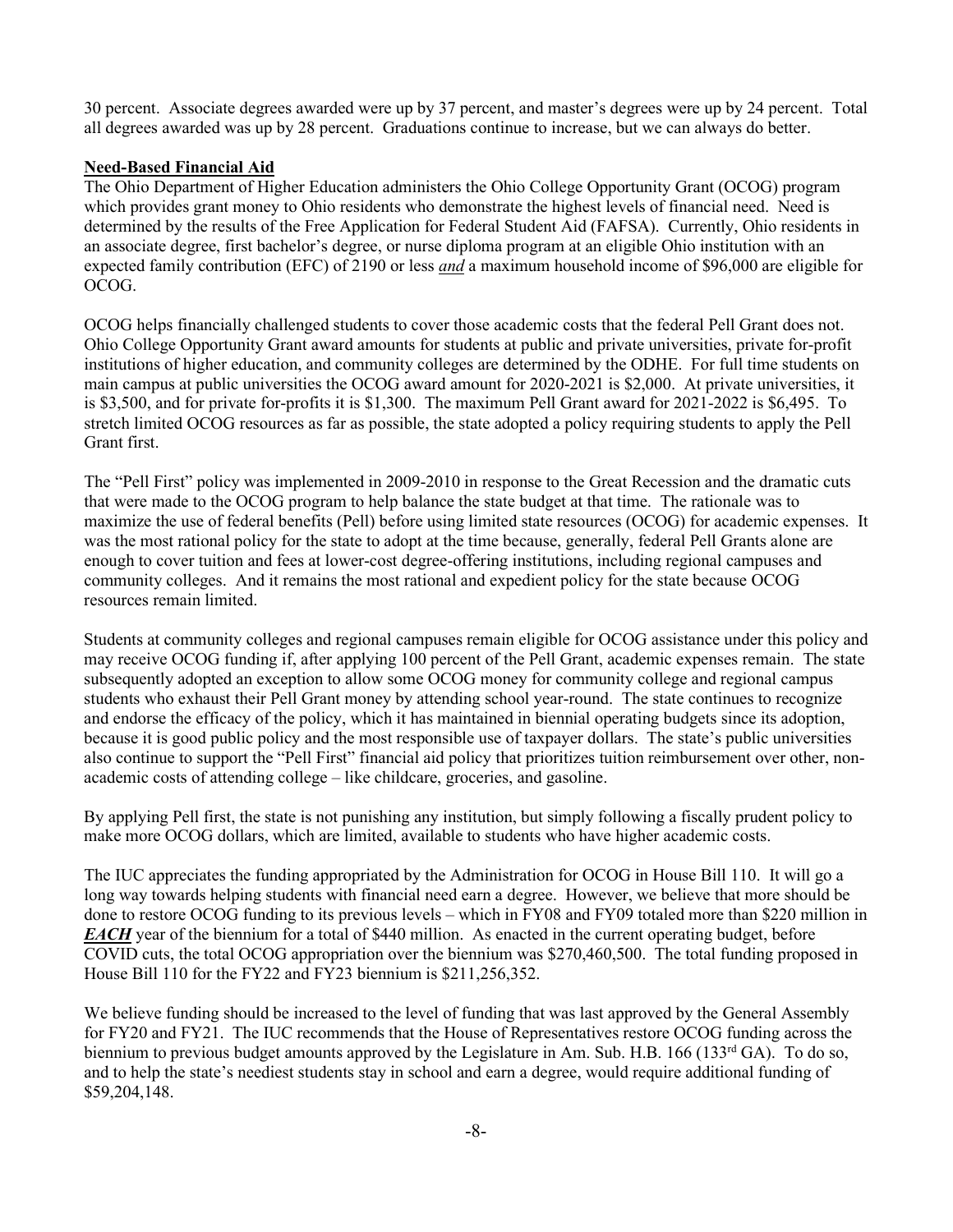#### **Free Application for Federal Student Aid (FAFSA)**

Relative to financial aid, the IUC echoes and supports the Administration's emphasis on the importance of the FAFSA completion. By completing the FAFSA, students contemplating college will know if they are eligible to receive financial aid, what financial aid is available to them, and how much. Federal student aid includes grants, work-study programs, and low-cost loans.

The U.S. Department of Education uses the data from the FAFSA to determine eligibility for federal student aid and it also may be used to determine eligibility for state and institutional aid. The FAFSA is critical because it generates a student's EFC, which is an important number in the financial aid process and packaging. Generally, colleges determine financial need by subtracting the EFC from the cost of attendance.

The IUC supports the language in House Bill 110 to focus students, schools, parents, and the state itself, on how important it is to complete the FAFSA. The new initiatives in the bill require the Chancellor and the Management Council of the Ohio Education Computer Network to establish a data system to track FAFSA completion rates of students enrolled at the state's public and private schools. It allows for the expenditure of federal GEER funds to be used by ODHE for FAFSA completion initiatives and requires all school districts, community schools, STEM schools, college-preparatory boarding schools, and private high schools to enter into a data-sharing agreement with ODHE for purposes of operating the systems and provide their principals and school counselors with access to it to assist with efforts to support and encourage students to complete the FAFSA.

The Administration has put together an aggressive plan to address this challenge and it is truly necessary because the level of financial aid that students may be leaving on the table when they do not complete the FAFSA is significant. In a written request for the release of federal funds presented to the State Controlling Board for approval on December 14, 2020, the ODHE stated that recent estimates suggested that as many as 39 percent of Ohio high school seniors did not complete a FAFSA, leaving an estimated \$87 million in available federal financial aid unused. That is \$87 million in unnecessary student loans or financial hardship.

The Department made the point that while statewide FAFSA completion and college access efforts are always critical, they are even more important during periods of economic stress when college access is further strained, particularly for underrepresented student populations. The ODHE is right and the IUC could not agree more. Consider that, as of February 2021, FAFSA applications for the next academic year were down -9 in Ohio. The FAFSA completion among high minority and rural high schools was down even more dramatically.

#### **The Effects of COVID-19**

In concluding my testimony, I would like to touch on the public university experience relative to the current global pandemic.

Without question, the COVID-19 outbreak was and continues to be a major disruption to the state's public universities. We are doing everything possible on behalf of our students to minimize that disruption. Ohio's public universities never closed, they never stopped educating their students, and the quality of their academic programming was never compromised.

In direct response to the pandemic and the state's health orders, most in-person classes, except for some clinical courses and essential research operations, were canceled early on and academic programs were converted to online instruction. Those courses were still taught by accredited faculty with the same rigor as they would have been taught in the classroom. In a matter of weeks, we converted a residential, in-person, on-campus experience to one that was virtual. New technologies and capabilities were added, and existing technology was upgraded to continue providing a meaningful education to our students. Everything that was done was done with the safety of our students, faculty, and staff foremost in mind and done so that the student would be able to continue working towards their degree with as little interruption as possible.